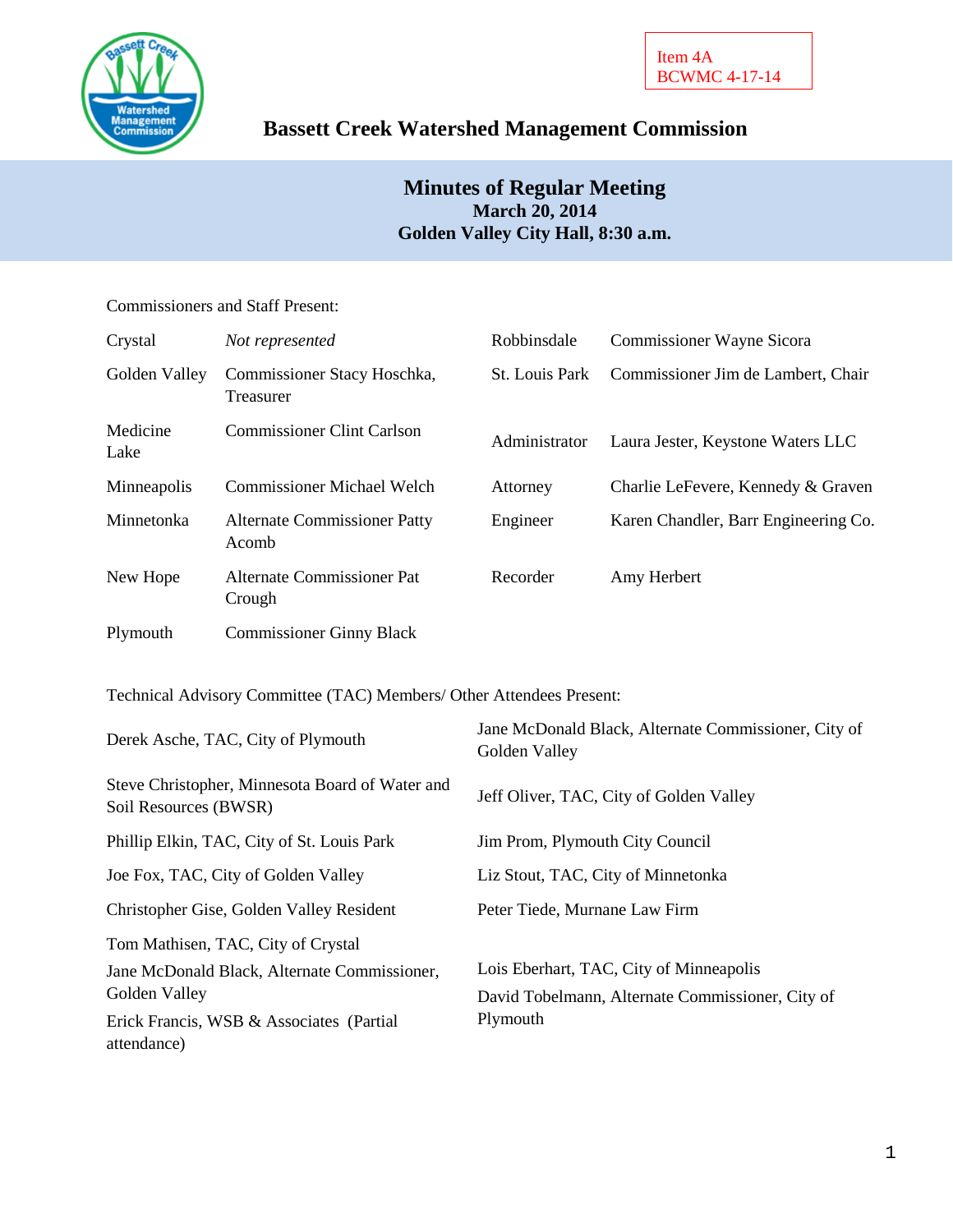## **1. CALL TO ORDER AND ROLL CALL**

On Thursday, March 20, 2014, at 8:34 a.m. in the Council Chambers at Golden Valley City Hall, Chair de Lambert called to order the meeting of the Bassett Creek Watershed Management Commission (BCWMC) and asked for roll call to be taken. The City of Crystal was absent from the roll call. Administrator Jester made a few announcements about general administrative matters.

### **2. CITIZEN FORUM ON NON-AGENDA ITEMS**

Peter Tiede introduced himself as an attorney representing Caroline Amplatz, a resident on Sweeney Lake. He raised the topic of aeration on Sweeney Lake and mentioned the periods in which the aeration on the lake was turned off as part of the Sweeney Lake TMDL study. Mr. Tiede stated that since the study, aeration has continued. He reported that on behalf of his client, he is developing a challenge to the Department of Natural Resource's (DNR) permit for the aeration. He said that he will keep the Commission updated and may even ask for Commission support. Mr. Tiede mentioned that sometime later in the year there may be a hearing at the DNR regarding whether the aeration should be turned off for a couple of years to see if that improves the lake quality. Commissioner Black asked who holds the permit. Mr. Tiede responded that the Sweeney Lake Association does.

#### **3. AGENDA**

Chair de Lambert requested to move ahead in the agenda item 6A – Review 90% Plans for Main Stem Restoration Project Golden Valley Road to Irving Avenue (CIP 2012CR) – so that it becomes item 5Ai. Commissioner Welch moved to approve the agenda as amended. Commissioner Black seconded the motion. Upon a vote, the motion carried 8-0 [City of Crystal absent from vote].

#### **4. CONSENT AGENDA**

Commissioner Black moved to approve the Consent Agenda. Alternate Commissioner Crough seconded the motion. Upon a vote, the motion carried 8-0 [City of Crystal absent from vote].

[The following items were approved as part of the Consent Agenda: the February 20, 2014, BCWMC meeting minutes, the monthly financial report, and the payment of the invoices]The general and construction account balances reported in the Financial Report prepared for the March 20, 2014, meeting are as follows:

| <b>Checking Account Balance</b>                             | \$812,304.07       |
|-------------------------------------------------------------|--------------------|
| TOTAL GENERAL FUND BALANCE                                  | \$812,304.07       |
| <b>TOTAL CASH &amp; INVESTMENTS ON-</b><br>HAND $(3/12/14)$ | \$2,628,517.52     |
| CIP Projects Levied – Budget Remaining                      | $(\$2,879,336.23)$ |
| <b>Closed Projects Remaining Balance</b>                    | $(\$250,818.71)$   |
| 2013 Anticipated Tax Levy Revenue                           | \$9,662.09         |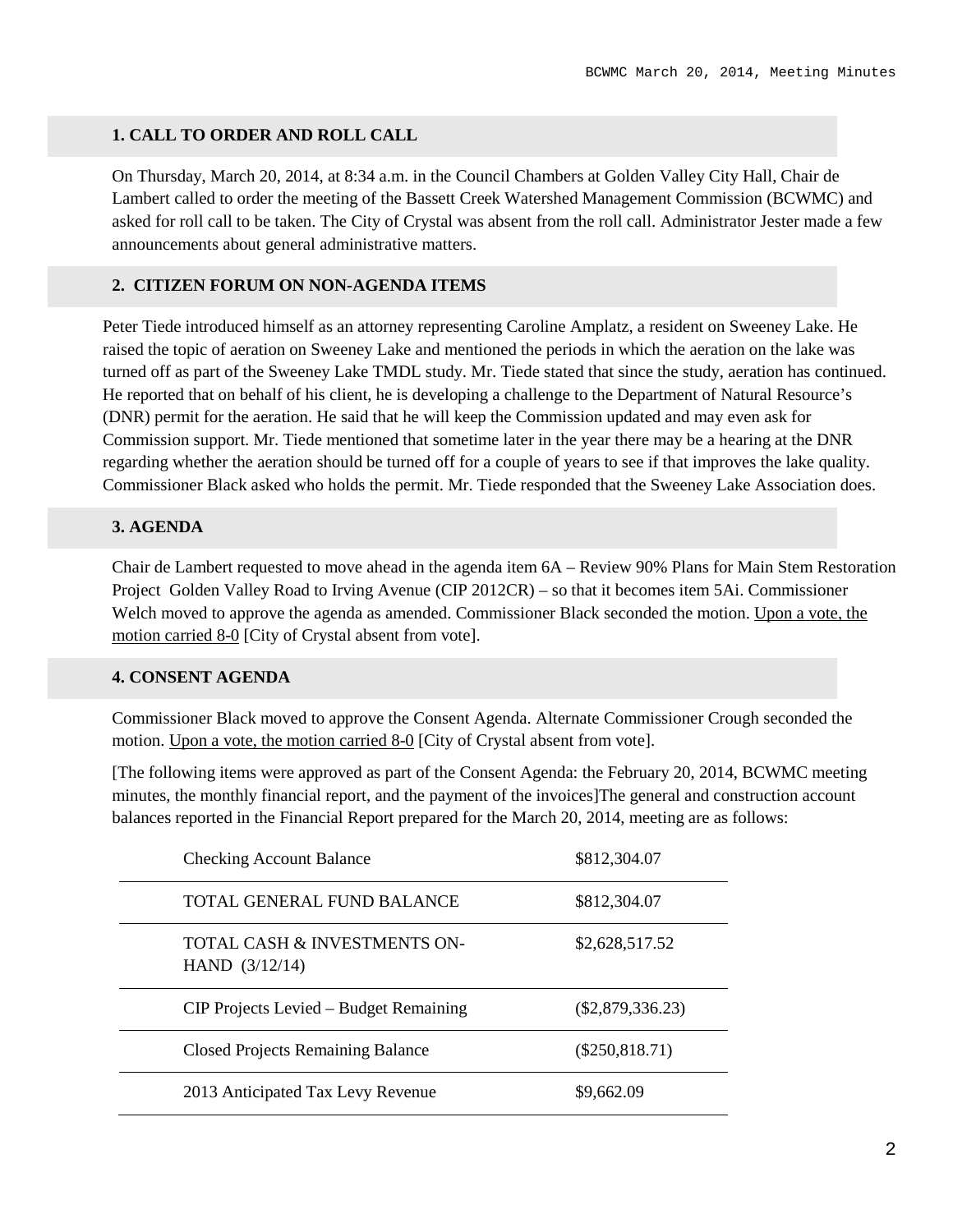| 2014 Anticipated Tax Levy Revenue         | \$895,000.00 |
|-------------------------------------------|--------------|
| <b>Anticipated Closed Project Balance</b> | \$653,843.38 |

## **5. NEW BUSINESS**

#### **A. Review 50% Plans for Briarwood/ Dawnview Water Quality Project in Golden Valley**

Joe Fox described the project and indicated on maps where the project is located. He noted the planned removal of approximately 200 trees. Mr. Fox talked about the recent neighborhood meeting where there were four attendees, and he said that they were receptive to the project as proposed.

Erick Francis of WSB and Associates spoke about the continuing work to reach out to residents of the neighborhood. He noted that one property owner has indicated a desire for more space between his property and the pond. Mr. Francis explained that in order for WSB to avoid duplicating efforts, they are waiting until all resident feedback is gathered before defining the final limits of the pond, including surface area, depth, and ensuring that the iron-sand filter is proportionate to the pond in order to maximize the effectiveness.

Alternate Commissioner Tobelmann commented that the original information on the project estimated achieving a reduction of 94 pounds of phosphorous per year but the most recent information indicates that the reduction will be two-thirds of that estimate. He asked what it would take to get that greater level of phosphorous removal. Mr. Francis said that they are looking at maximizing the iron-sand filter. He said that they are finalizing the plans and ensuring there is adequate safety for children, addressing residents'' concerns, etc. He provided information about water main depths and storm sewer depths in the area, which impact the size of the pond and the capacity that it will be able to handle. Mr. Francis explained that due to site constraints, the pond will not be as big as they would like it to be and that it will handle a 1-inch rain event as opposed to a 2.5-inch rain event.

Mr. Oliver added that to the south of the project location is wetland, so to expand the pond south would mean wetland mitigation.

Engineer Chandler said that in the latest plans Mr. Francis provided to the Commission Engineer, the estimated total phosphorous removal was 47 to 69 pounds. She wanted to know if when Mr. Francis spoke about maximizing the iron-sand filter he was indicating that doing so would achieve the 47 to 69 pounds of total phosphorous removal or would it achieve a greater removal. Mr. Francis said that ideally the project will achieve the 94 pounds of total phosphorous removal and that he believes that the project can achieve a higher removal than the recent estimate of 47 to 69 pounds.

There was a short discussion about the possibility of including pre-treatment as part of this project via incorporating a SAFL Baffle. Mr. Oliver said that the City and WSB are investigating the possibility.

Engineer Chandler recommended the Commission move forward and conditionally approve the 50% plans and authorize the City to proceed with final plans and contract documents. She said that the project design is in flux, which is why the Commission Engineer is requesting for updated P8 water quality models to be able to see what the project will achieve. She summarized the other conditions outlined by the Commission Engineer in its memo including that the project consider pretreatment, the outlet pipe orientation be changed, and other details. Commissioner Welch asked if she means that the Commission Engineer wants to see the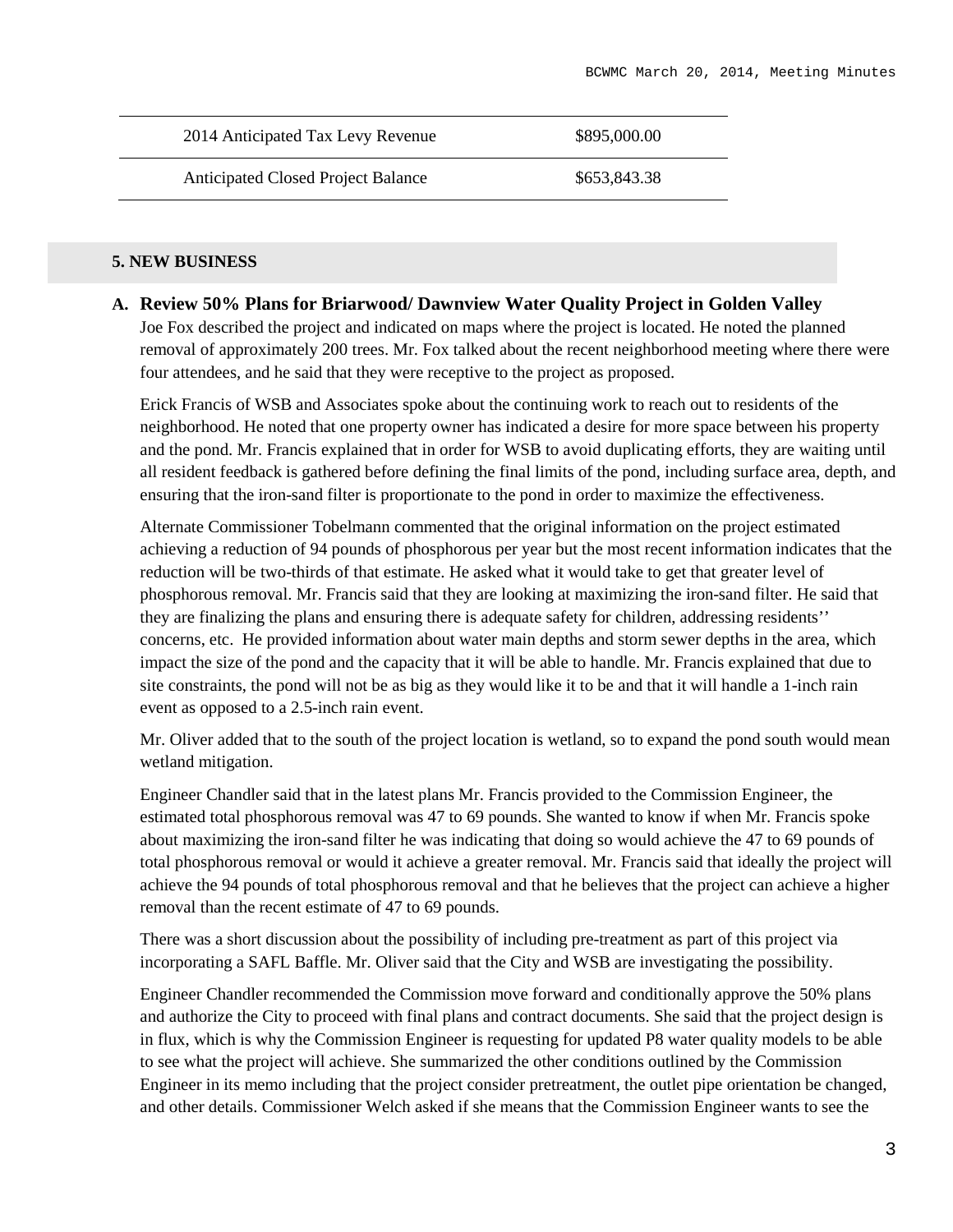90% plans. Engineer Chandler said yes, and even the revised plans prior to the 90% plans if possible.

Commissioner Welch moved to approve the 50% plans with the Commission Engineer's recommendations, including the clarification that the Commission Engineer would like to see the 90% plans and if possible, revised plans prior to the 90% plans. Commissioner Black seconded the motion. Upon a vote, the motion carried 8-0 [City of Crystal absent from vote].

## **A1. Review 90% Plans for Main Stem Restoration Project Golden Valley Road to Irving Avenue (CIP 2012CR)**

Lois Eberhart introduced herself and described the project as a great opportunity for bank stabilization along the creek. She explained that most of the project is on Minneapolis Park and Recreation land with some of the project located on private property in the City of Golden Valley. Ms. Eberhart said that the City of Minneapolis is acting as the pass-through for the funding and hired the Minneapolis Park and Recreation Board to do the design, construction, and construction oversight. She described the recent public meeting held on the project.

Ms. Eberhart reported that the project schedule is moving along and that one of the biggest hold ups is the State Historic Preservation Office approval regarding an existing wall on the project site. She explained that the project was allocated CIP project funds in the amount of \$860,000 with additional BCWMC Channel Maintenance Funds in the amount of \$25,000.

There was a discussion of the Fruen Mill site within the project site.

Erick Francis of WSB introduced the 90% plans and gave an overview of the project, which stretches from Golden Valley Road to Irving Avenue. He said that the project plan is fairly consistent with the project's feasibility study and uses a variety of stabilization practices. Mr. Francis described some of the stabilization practices that will be implemented, mentioned a draw-down of the lagoon for a minimum of three months to try to eliminate invasive species around the pond and promote native species. Mr. Francis reported that a few areas within the project have been added since the feasibility study. He said that the project is still in the permitting process with the State Historical Preservation Office and that all materials have been submitted to that office. Mr. Francis said that he does anticipate comments from the Office specifically on particular wall remnants within the project area. Mr. Francis provided more details on the project.

Commissioner Welch asked if the Fruen Mill site of the project will be done as a bid alternate because of the possibility that the easement won't be in place. Ms. Eberhart said it is a good idea. Mr. Francis said it is a good question and said that once the comments on the 90% plan set are received, the project sites will be prioritized. Commissioner Welch said that the Fruen Mill site is a high priority. Commissioner Sicora asked what the project will do in terms of sediment removal. Mr. Francis said there will be no sediment removal as part of the project. There was some discussion of invasive species that will be removed as part of the project.

Commissioner Welch moved approval of the plans with the Commission Engineer's recommendations. Commissioner Black seconded the motion. Upon a vote, the motion carried 8-0 [City of Crystal absent from vote].

#### **B. Consider Changing CIP Process to Include Final Project Report to Commission**

Engineer Chandler reminded the Commission that at its January meeting it asked the Commission Engineer to do a final project report on the Bassett Creek Main Stem project. She said the Commission's intent was to get information on what went well and what didn't go well in order to better inform the next project. Engineer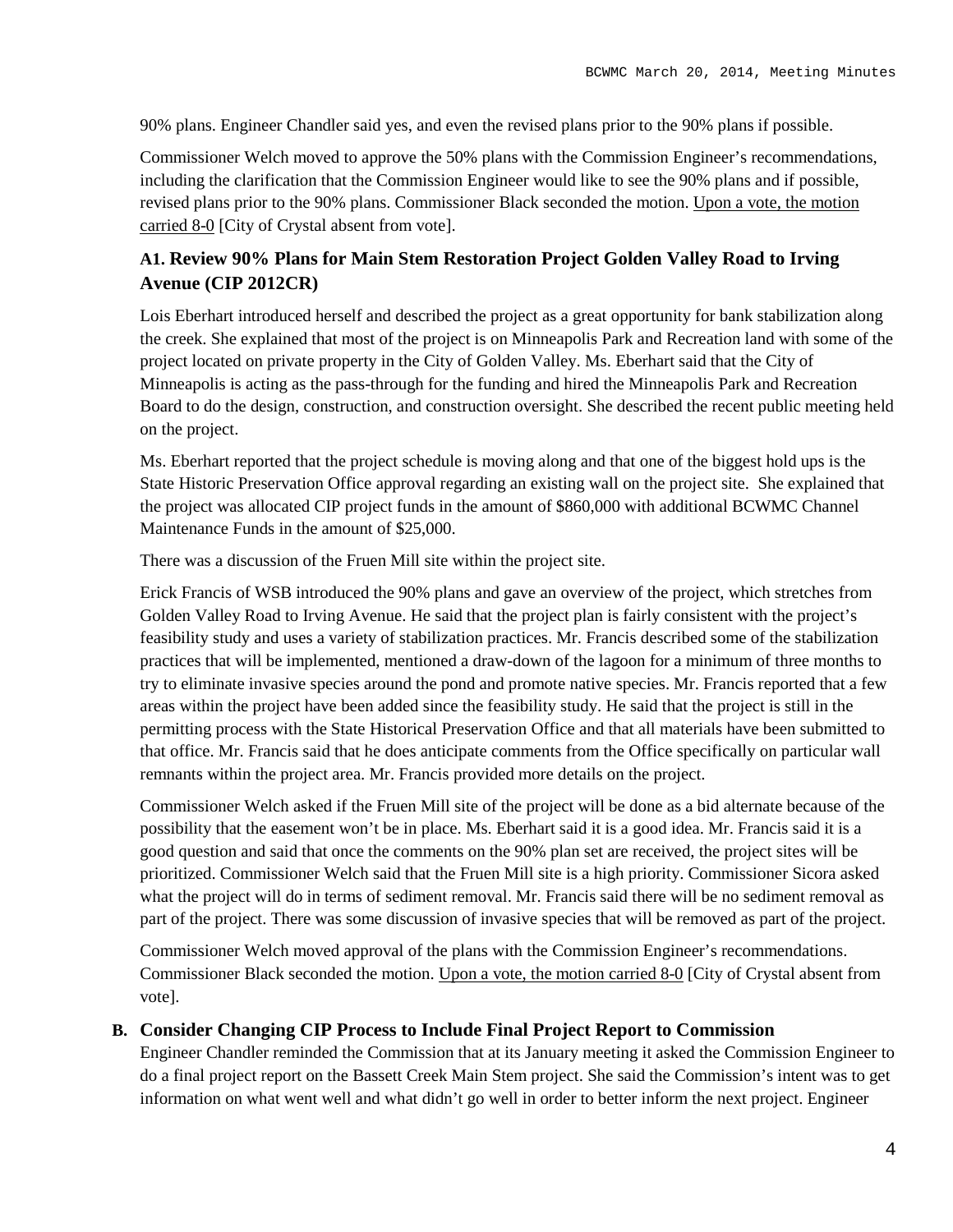Chandler explained that the cities have been responsible for all of the construction work and the Commission Engineer did not have oversight. She recommended that for the Bassett Creek Main Stem project, the Commission request the final project report from the City instead of the Commission Engineer. She reported that going forward if the Commission would like to have more involvement during the construction process, the Commission could consider the options presented in the Engineer's Memo on this topic. Engineer Chandler described the options discussed in the memo regarding ways that the Commission Engineer could participate. She noted that the memo recommends that the cities prepare the post-construction reports including information on the elements described in the memo and also prepare and provide interim reports to the Commission during construction.

Commissioners offered comments. Commissioner Welch indicated he believes it's valuable to get another engineer's perspective on project outcomes and that the Commission Engineer is very knowledgeable about the Watershed Plan and CIP Program. Ms. Eberhart commented that she thinks the TAC should comment on this topic and on the ideas presented in the Engineer's Memo and to bring comments back to the Commission. Mr. Oliver noted that the City of Golden Valley does weekly project reporting and does not see this type of construction reporting being discussed as being a huge burden. He added that he doesn't feel it's necessary to include the Commission Engineer's participation in pre-construction conferences and during construction. Mr. Oliver expressed his concern about increasing costs that take away from funding available to actually construct the project.

Commissioner Black said she would like to know if there have been problems with past projects in which input from the Commission's Engineer would have been a benefit. She raised the opinion that it seems like a trust issue is being raised. Commissioner Welch responded that he does not want this to be treated as a trust issue but instead to be a responsibility issue because the Commission is levying money each year and has a responsibility to integrate that work into its Watershed Management Plan and to understand how the projects achieve the goals of the Plan. He said that the Commission must collaborate with the cities on these projects and in order for the Commission to be a good and effective partner, it cannot simply hand over the projects to the cities because that is not good government.

Alternate Commissioner Tobelmann said it would be helpful to know what information the Commissioners would want to receive regarding the construction projects and to devise a method to get that information presented in a one-page summary format.

Ms. Eberhart pointed out that the Commission is the cities and the cities are accountable. She said she thinks the reporting is a great idea and it is appropriate for city staff and TAC members to make these reports. Ms. Eberhart remarked that she does not think it is a good use of funds to take away from in-the-ground project money to have the Commission Engineer spend as much time as it would take for the Commission Engineer to have the same level of understanding about each construction project as do the cities. Mr. Mathisen stated that it would not be difficult to create a standard reporting format for the cities to fill in.

Engineer Chandler explained that because the Commission Engineer is not in charge of construction and is not assigned with doing day-to-day inspections, the Commission Engineer would have to duplicate the work of the contractor in order to have the level of information that it seems that the Commission is asking for. She said that the Commission Engineer could do that, but it would be expensive.

Commissioner Hoschka moved to authorize the TAC and Administrator Jester to work together and develop a draft standardized reporting format. Commissioner Black seconded the motion. There was discussion. Commissioner Black requested an amendment to the motion to include that the entire concept about the CIP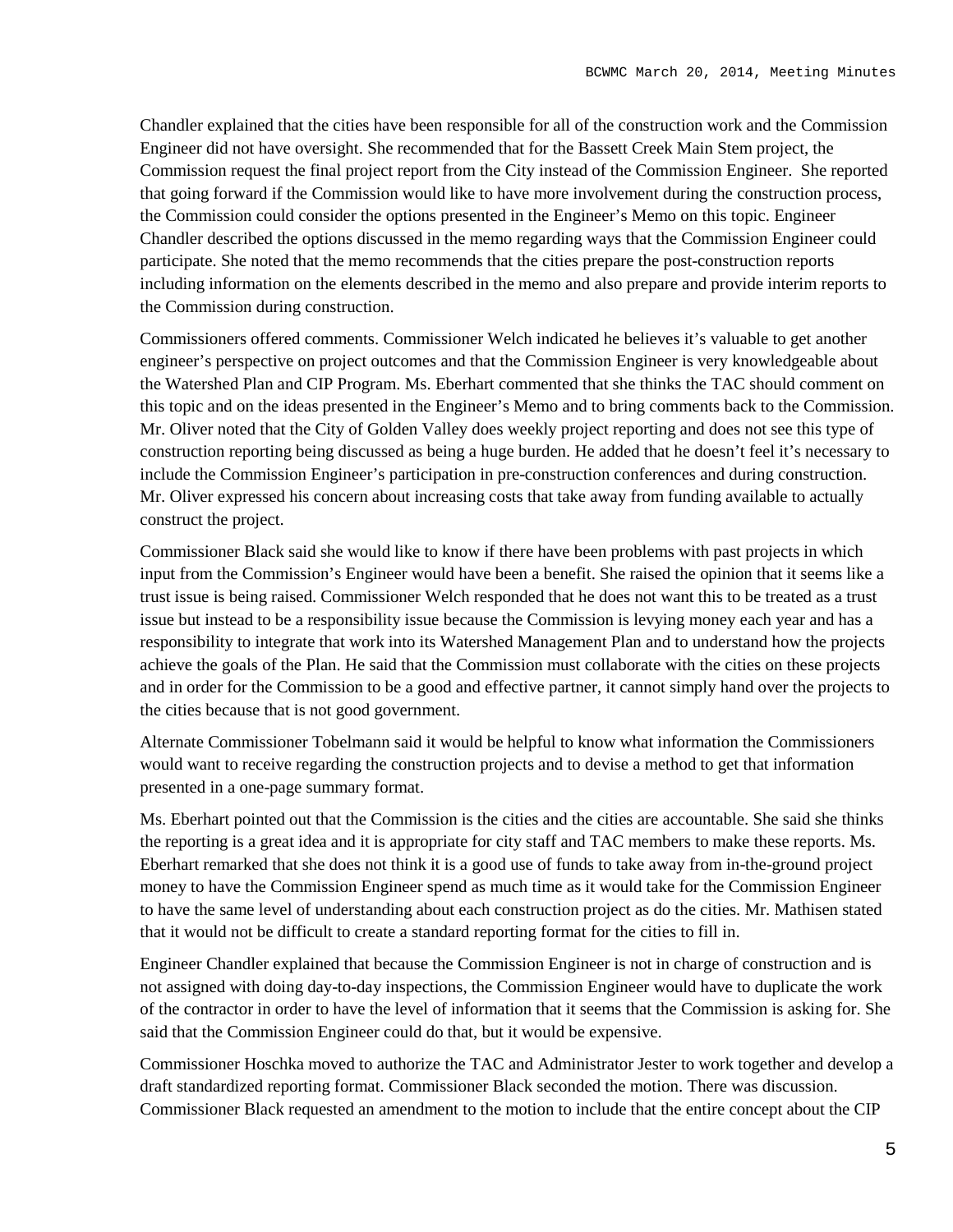process is forwarded to the TAC for discussion and recommendations back to the Commission on how the Commission and cities can be more responsive and responsible to each other and the taxpayers. Commissioner Hoschka agreed to Commissioner Black's friendly amendment. Upon a vote, the motion carried 8-0 [City of Crystal absent from vote].

Ms. Eberhart requested that Administrator Jester guide the TAC as to what the Commission perceives as broken in the process, if anything, so that the TAC understands what to specifically address and that she also share with the TAC concerns about particular past projects, again if there are any, so that the TAC has the information it needs to make recommendations per the Commission's direction.

## **C. Discuss BWSR's Biennial Budget Request**

Administrator Jester gave background on BWSR's Biennial Budget Request (BBR) program and asked if the Commission wants staff to complete and submit a BBR and if so, what projects the Commission wants to include in it. She also asked if the Commission wants to encourage member cities to complete and submit their own BBR. The Commission discussed the issue. Steve Christopher of BWSR provided some information and said that it is helpful for the list to be aggressive and inclusive. The Commission indicated consensus for staff to complete and submit the BBR and to encourage the member cities to do likewise.

## **D. TAC Recommendations**

## i. **2016 – 2020 CIP List**

Joe Fox described the 2016-2020 list and announced a few updates to it. He said that the City of Golden Valley added to the list the Medley Park Pond Project for 2020 and at a ballpark cost of \$500,000. Commissioner Welch asked for more details on the project, which Mr. Fox provided. Commissioner Welch requested a different name for the project, and the Commission agreed to call the project Medley Park Stormwater Treatment Facility. Mr. Asche noted that this area drains to Medicine Lake so it would apply to the TMDL for Medicine Lake.

Commissioner Black moved to accept the TAC's recommendations with the change to the Medley Park project name. Commissioner Welch seconded the motion. Upon a vote, the motion carried 8-0 [City of Crystal absent from vote]. Commissioner Welch requested that a link to the CIP list and project descriptions be placed at a top level on the BCWMC's website.

#### ii. **TAC Meeting Invitees**

Commissioner Black moved to approve the list of TAC meeting invitees as recommended by the TAC. Commissioner Welch seconded the motion. Upon a vote, the motion carried 8-0 [City of Crystal absent from vote].

### iii. **XP-SWMM Phase 2 Implementation and Funding**

Mr. Fox provided a summary of the TAC's discussion about the XP-SWMM model. He reported that the TAC concluded that interested member cities would work with the Phase 1 XP-SWMM model for the time being and recommends that the Commission include \$65,000 in its 2015 budget as a placeholder in the event they wish to move forward with the project.

There was discussion about how to budget for Phase 2, concerns over assessing for it if the Commission isn't certain it will move forward with it, whether the source of the funding would be the Commission's Long-Term Maintenance Fund, how the Commission would re-establish funds drawn from the Long-Term Maintenance Fund, the idea of moving forward with Phase 2 in 2014 and taking the funds out of the Long-Term Maintenance Fund in 2014, applying the information discerned from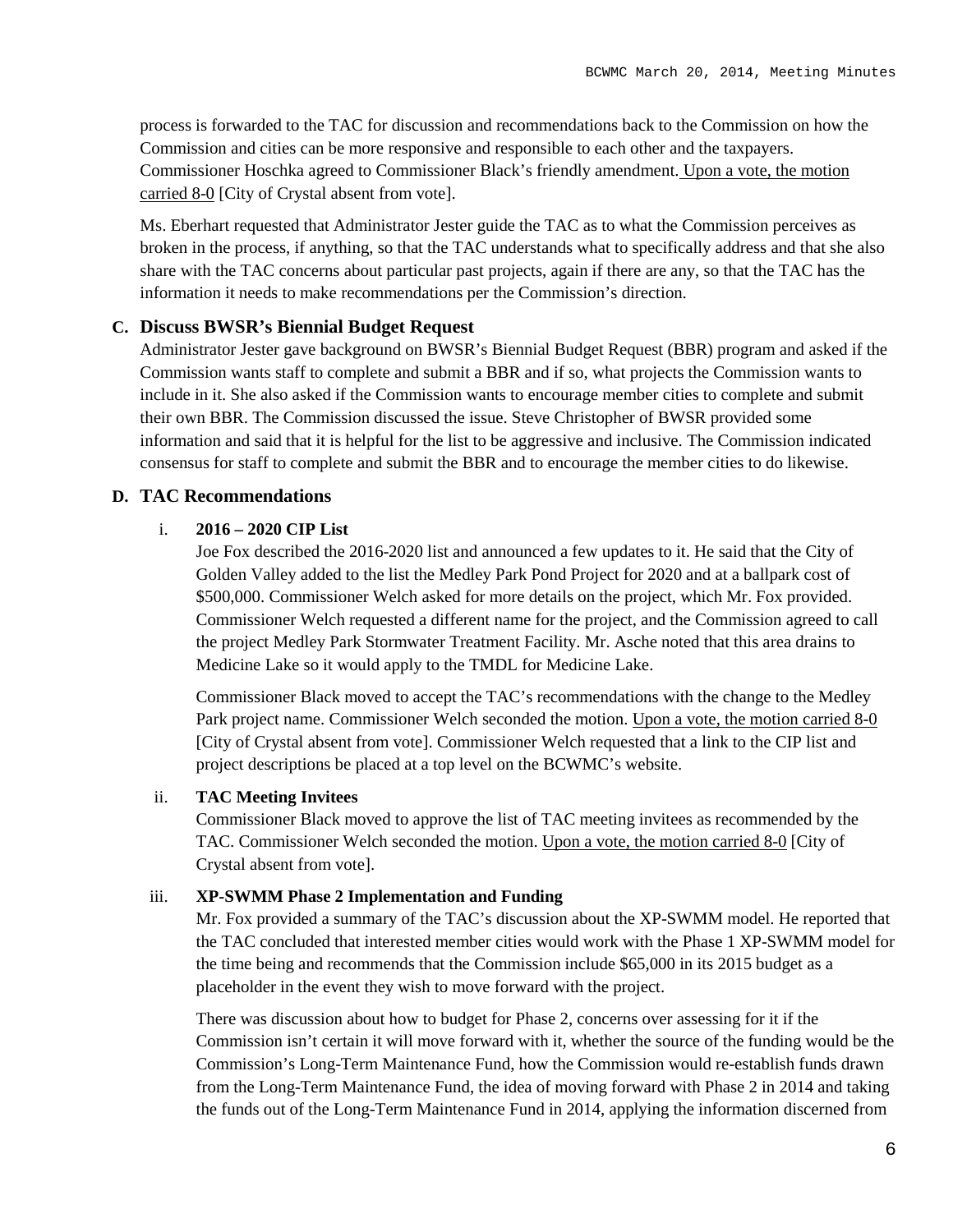the Phase 2 XP-SWMM model to the issues being discussed about Medicine Lake, which member cities would use the model, whether the Commission would undergo a Request for Proposals (RFP) process for the Phase 2 work, interest in undertaking an RFP process in order to receive bids on the work, concerns about undertaking an RFP process because of its cost and the amount of effort and time it would take, concerns about different firms doing the Phase 1 work compared to doing the Phase 2 work and the cost of duplication of efforts between the different firms needing to verify the assumptions, interest by the City of Plymouth to work with the Phase 1 XP-SWMM model, and Commissioner Hoschka offering to assist the City of Plymouth in using Phase 1.

Mr. Mathisen indicated it was a matter of not "if" but "when" the Commission would develop a more detailed model. Alternate Commissioner Tobelmann asked Mr. LeFevere if the Commission does not include in its 2015 budget funds for the Phase 2 project, would the Commission be capable of moving the fund from the Commission's Long-Term Maintenance Fund for the project. Mr. LeFevere responded that nothing would legally prevent the Commission from doing that, but he said that it would make sense to put into the Commission's 2015 budget a transfer of those funds and then if the Commission decides not to proceed with the project then it would not make that transfer.

Commissioner Black moved to direct the Budget Committee to discuss the concept of the \$65,000 placeholder and to develop a recommendation for the Commission and to approve the TAC's recommendation that the member cities, through their representatives, and the Commission Engineer should be the only ones to have access to the XP-SWMM model. Commissioner Sicora seconded the motion. There was discussion about amending the motion but the Commission decided that the amendment being discussed should be handled as a separate motion. Upon a vote, the motion on the table carried 8-0 [City of Crystal absent from vote].

Commissioner Carlson moved for the Commission to put out a Request For Proposals (RFP) to get proposals from multiple firms for the project. Alternate Commissioner Crough seconded the motion. Mr. LeFevere raised his concern about going forward with an RFP for work that the Commission hasn't yet decided to do. Mr. Oliver explained that putting out an RFP for work that is this technical is time consuming and expensive both for the Commission and the respondents. He recommended that the Commission hold off on this discussion and have it at the appropriate time. There was a lengthy discussion, and Commissioner Carlson withdrew his motion and Alternate Commissioner Crough consented to the withdrawing of the motion.

*[City of Minnetonka's Alternate Commissioner Acomb departs the meeting.]*

#### **6. OLD BUSINESS**

- **B. Update on Commission Engineer Review of Feasibility Study for 2015 Main Stem Restoration Project** Engineer Chandler announced that the Commission Engineer is in the process of reviewing the draft feasibility study, hopes to have preliminary comments to the City next week, and the Commission Engineer's report will come to the Commission when the final feasibility report comes to the Commission at its June meeting. The Commission indicated consent of that process.
- **C. Results of Study of Long-Term Maintenance and Replacement Needs for Flood Control Project** Engineer Chandler reminded the group that the Commission requested this study due to the importance of this issue and its impact on the Next Generation Watershed Management Plan. She noted there are significant costs associated with repair and replacement of the flood control project components and its unclear which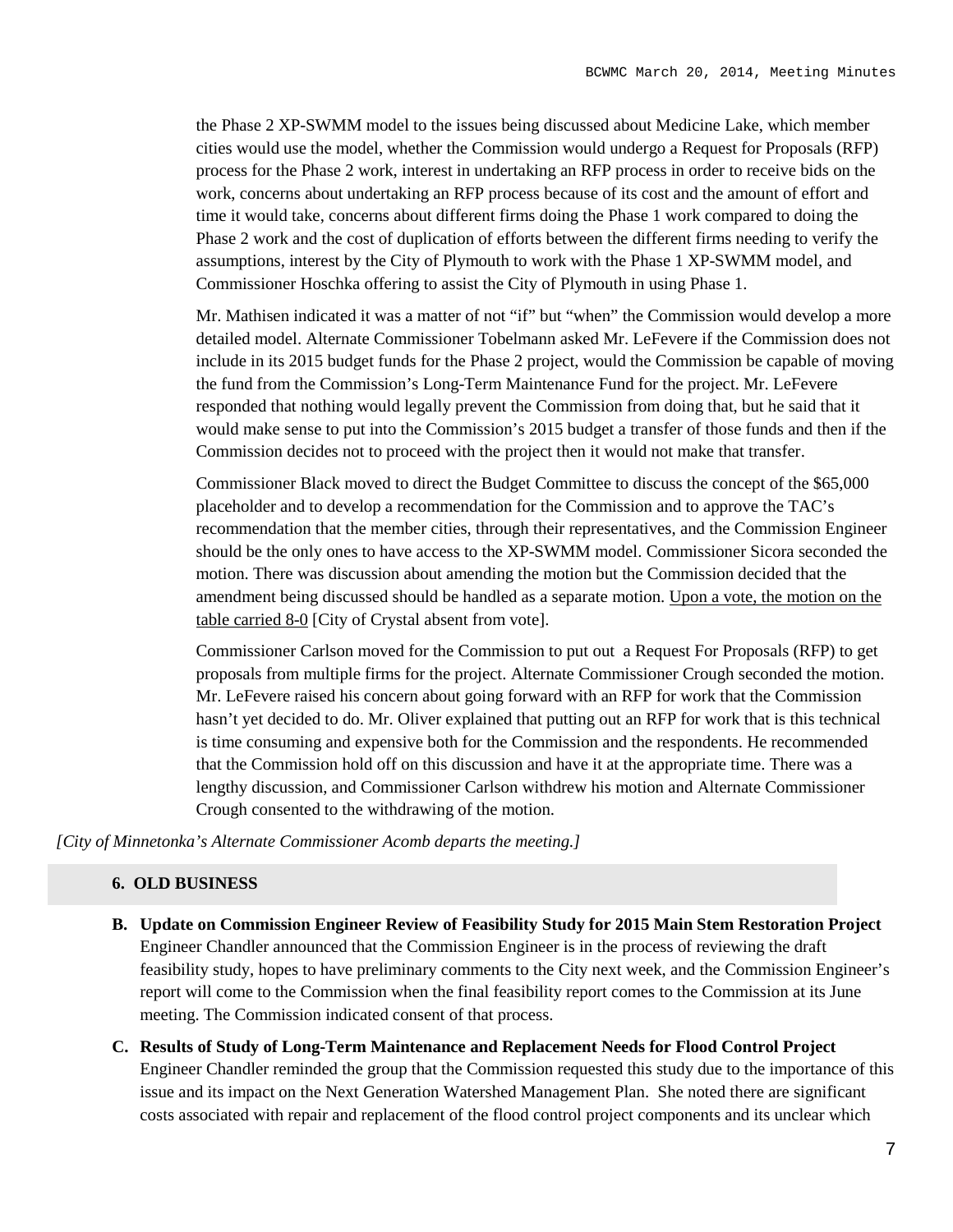entity is responsible for certain tasks. Mr. LeFevere asked if there is any more information needed by the Commission other than that provided in the memos. He said if more information is not needed, then the Commission should decide what it would like to do regarding this issue. He said that the Commission could provide the information to the TAC or the Plan Steering Committee for review and discussion. Commissioner Black moved to add this item to the TAC's next meeting agenda and to also direct the Plan Steering Committee to discuss it. Commissioner Sicora seconded the motion. Upon a vote, the motion carried 7-0 [Cities of Crystal and Minnetonka absent from vote].

#### **D. Update on Next Generation Plan Development**

Administrator Jester pointed out that the notes from the Plan Steering Committee's meeting on February 11<sup>th</sup> are in the meeting packet and that there will be a meeting this coming Monday. The Commission discussed scheduling a Plan Workshop and directed Administrator Jester to send out a Doodle poll about a few specific dates.

#### **E. Update on Medicine Lake Water Level Issue**

Administrator Jester reported that 36 people attended the March  $4<sup>th</sup>$  Medicine Lake Stakeholder meeting, including 18 residents. She described the information in the meeting packet about the input received at the meeting and announced that the Commission's website now has a Medicine Lake page where all of the information is posted online. She said that no consensus was reached, and she offered some options on how the Commission could proceed.

There was a short discussion of the concerns for Medicine Lake identified at the stakeholder meeting. Commissioner Black brought up her concern that if the Joint Powers Agreement amendment isn't signed by all cities by the end of the year, then the Commission won't continue to operate and so the Commission needs to have a contingency plan. Administrator Jester agreed and said that the Commission could discuss this under the JPA agenda item. There was discussion about possible next steps by the Commission. The Commission agreed that the commissioners and alternate commissioners would go to their city councils to ask what the councils want the Commission to do and that upon request Administrator Jester could assist any commissioner or alternate commissioner with that process.

#### *[City of Golden Valley's Commissioner Hoschka departs the meeting.]*

Alternate Commissioner Tobelmann requested that this item be placed earlier in next month's agenda. The Commission directed Administrator Jester to communicate with AMLAC (Association of Medicine Lake Area Citizens). Mr. LeFevere asked for clarification on what the commissioners and alternate commissioners will be asking their cities. The Commission identified that it would like to know from the cities if they want the Commission to continue to move forward as a facilitator. Commissioner Sicora said he would be interested in hearing about the outcome of the meeting between the City of Plymouth and the City of Medicine Lake. Plymouth City Council Member Jim Prom said he would put together a summary memo of the meeting and would send it to Administrator Jester.

### **F. Update on Schaper Pond Project**

Mr. Oliver provided background on the status of this project, explaining communications with the DNR and the Minnesota Pollution Control Agency (MPCA), and issues arising regarding project permits and a determination that the City of Golden Valley would not be able to take MS4 permit credit for this project. He described further problems with recent communications that the City of Golden Valley received from the MPCA and the involvement of other parties such as the Minnesota Cities Stormwater Coalition and the League of Minnesota Cities. Mr. Oliver said that the City is waiting for information and that there will need to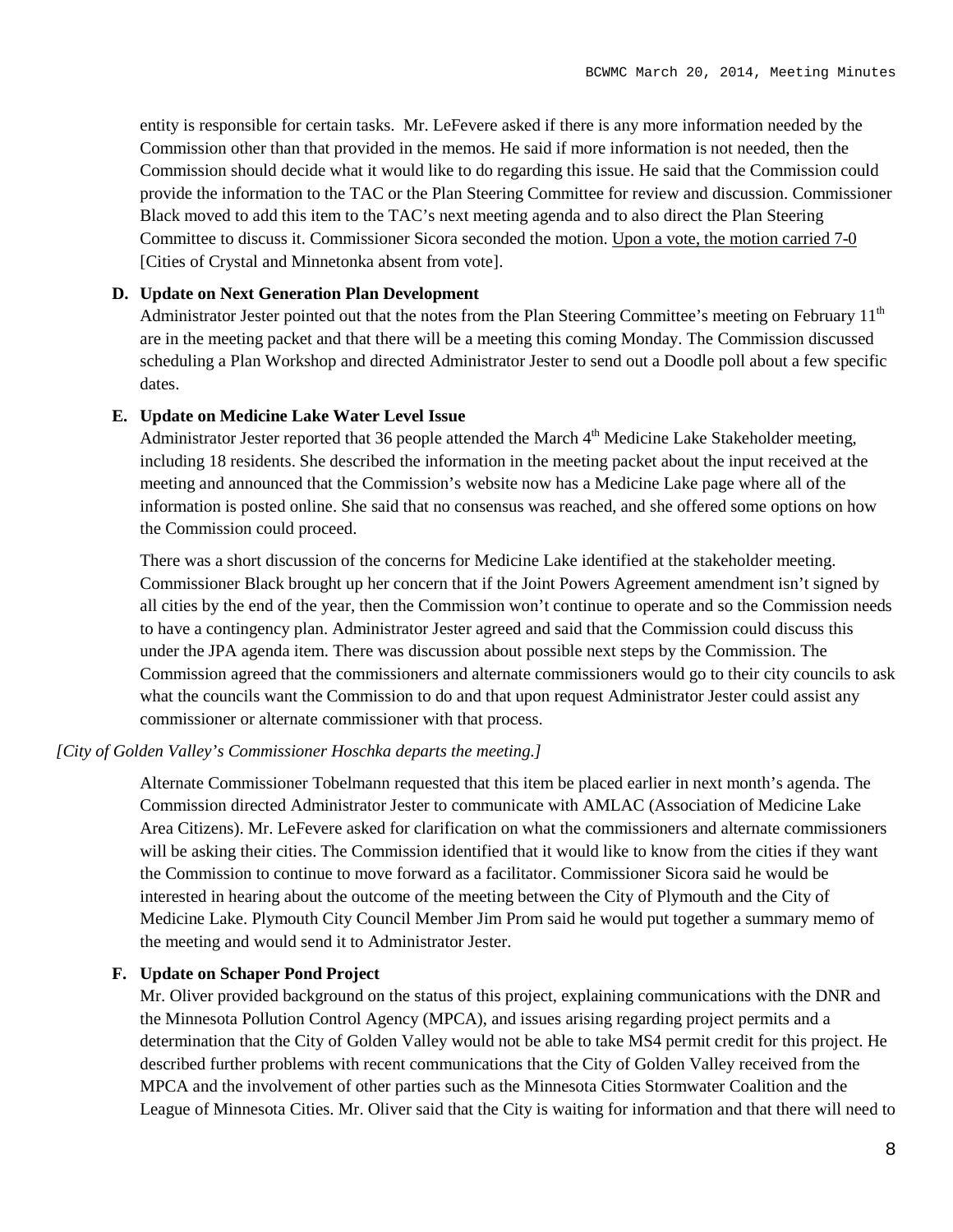be some conversations with the Commission about next steps, whether this project should go forward and whether another project would need to be undertaken in order to achieve the phosphorous goals that were planned to be achieved by the Schaper Pond Project.

Administrator Jester said that more information will be coming to the Commission about this issue.

## **G. Update on Watershed Map Project**

Administrator Jester provided a brief update and said that the project is moving forward.

#### **H. Update on NEMO Workshops**

Administrator Jester gave an update on her work and where the information about the workshops and dates has been distributed. She recommended that the Commissioners forward the information and workshop invitations on to their cities' planning and natural resources committees.

#### **I. Consider Distributing Joint Powers Amendment for Official Signatures**

There was discussion about the JPA amendment, and the consensus of the Commission was for Administrator Jester to send out, under the Chair's signature, the JPA amendment for official signature.

## **7. COMMUNICATIONS**

#### **A. Administrator:**

- **i.** Administrator Jester said that her Administrator's Report is in the meeting packet.
- **B. Chair:** No Chair Communications
- **C. Commissioners:** No Commissioner Communications
- **D. Committees:** No Committee Communications
- **E. Legal Counsel:** No Legal Communications
- **F. Engineer:** No Engineer Communications

#### **8. INFORMATION ONLY (Available at**

**http://www.bassettcreekwmo.org/Meetings/2014/2014-March/2014MarchMeetingPacket.htm)**

- A. Grant Tracking Summary and Spreadsheet
- B. Metro WaterShed Partners 2013 Annual Report http://www.hamline.edu/education/cgee/wspmembershipinfo/
- C. State of Water Conference http://www.conservationminnesota.org/state-of-water-conference/
- D. WMWA February Meeting Minutes
- E. Flood Safety Awareness Week, March 16 22, 2014 http://www.nws.noaa.gov/com/weatherreadynation/flood.html#.UyDInfldVDA